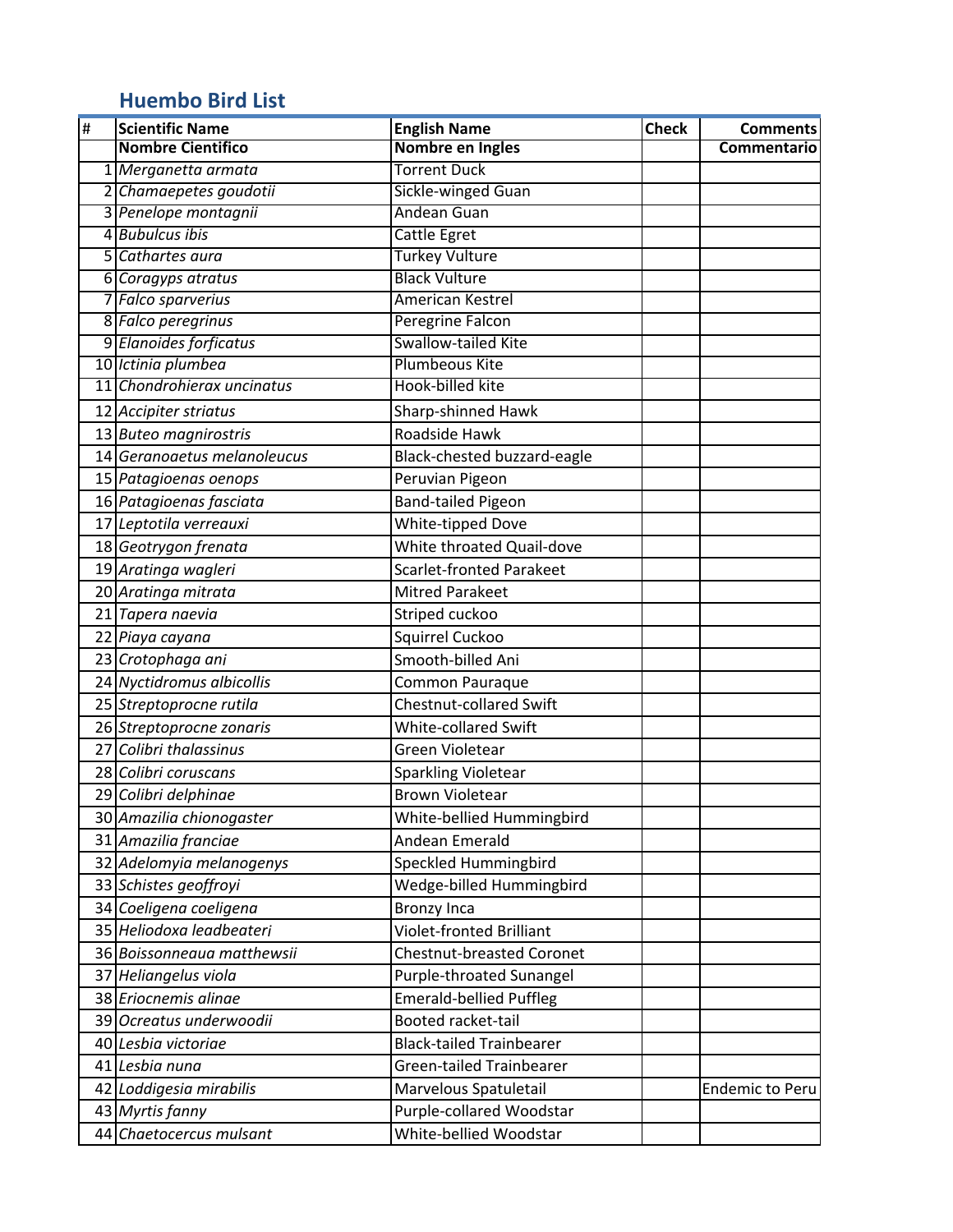|    | 45 Chaetocercus bombus                                  | Little Woodstar                                        |                        |
|----|---------------------------------------------------------|--------------------------------------------------------|------------------------|
|    | 46 Trogon personatus                                    | Masked Trogon                                          |                        |
|    | 47 Aulacorhynchus prasinus cyanolaemus Emerald Toucanet |                                                        |                        |
|    | 48 Picumnus steindachneri                               | Speckle-chested Piculet                                | <b>Endemic to Peru</b> |
|    | 49 Picoides fumigatus                                   | Smoky-brown Woodpecker                                 |                        |
|    | 50 Dryocopus lineatus                                   | Lineated Woodpecker                                    |                        |
|    | 51 Glyphorhynchus spirurus                              | Wedge-billed Woodcreeper                               |                        |
|    | 52 Xiphocolaptes promeropirhynchus                      | Strong-billed Woodcreeper                              |                        |
|    | 53 Lepidocolaptes lacrymiger                            | Montane Woodcreeper                                    |                        |
|    | 54 Sittasomus griseicapillus                            | Olivaceous woodcreeper                                 |                        |
|    | 55 Xenops rutilans                                      | Streaked xenops                                        |                        |
|    | 56 Synallaxis azarae                                    | Azara's Spinetail                                      |                        |
|    | 57 Margarornis squamiger                                | <b>Pearled Treerunner</b>                              |                        |
|    | 58 Syndactyla rufosuperciliata                          | Buff-browed foliage-gleaner                            |                        |
|    | 59 Thamnophilus caerulescens                            | Variable Antshrike                                     |                        |
|    | 60 Thamnophilus ruficapilla jaczewskii                  | Rufous-capped Antshrike                                |                        |
|    | 61 Grallaria ruficapilla                                | Chestnut-crowned Antpitta                              |                        |
| 62 | Scytalopus femoralis                                    | Rufous-vented Tapaculo                                 |                        |
|    | 63 Scytalopus atratus                                   | White-crowned Tapaculo                                 |                        |
|    | 64 Phyllomyias nigrocapillus                            | <b>Black-capped Tyrannulet</b>                         |                        |
|    | 65 Zimmerius viridiflavus chrysops                      | Golden-faced Tyrannulet                                |                        |
|    | 66 Elaenia obscura                                      | <b>Highland Elaenia</b>                                |                        |
| 67 | Elaenia pallatangae                                     | Sierran Elaenia                                        |                        |
|    | 68 Elaenia albiceps                                     | White-crested Elaenia                                  |                        |
|    | 69 Mecocerculus strictopterus                           | White-banded Tyrannulet                                |                        |
|    | 70 Camptostoma obsoletum                                | Southern beardless-tyrannulet                          |                        |
|    | 71 Contopus fumigatus                                   | Smoke-colored pewee                                    |                        |
| 72 | Contopus cooperi                                        | Olive-sided Flycatcher                                 |                        |
|    | 73 Knipolegus poecilurus                                | Rufous-tailed tyrant                                   |                        |
|    | 74 Tryrannus melancholicus                              | <b>Tropical Kingbird</b>                               |                        |
|    | 75 Myiarchus tuberculifer                               | Dusky-capped flycatcher                                |                        |
| 77 | 76 Xenopipo holochlora<br>Pachyramphus versicolor       | Green Manakin<br><b>Barred Becard</b>                  |                        |
|    | 78 Ampelion rubrocristatus                              |                                                        |                        |
|    | 79 Ampelion rufaxilla                                   | <b>Red-crested Cotinga</b><br>Chestnut-crested Cotinga |                        |
|    | 80 Pipreola riefferii chachapoyas                       | Green-and-black Fruiteater                             |                        |
|    | 81 Rupicola peruvianus                                  | Andean Cock-of-the-Rock                                |                        |
|    | 82 Pyroderus scutatus                                   | Red-ruffed Fruitcrow                                   |                        |
|    | 83 Cyclarhis gujanensis                                 | Rufous-browed Peppershrike                             |                        |
| 84 | Vireo olivaceus                                         | Red-eyed Vireo                                         |                        |
|    | 85 Cyanocorax yncas                                     | Green Jay                                              |                        |
|    | 86 Pygochelidon cyanoleuca                              | <b>Blue-and-white Swallow</b>                          |                        |
| 87 | Trogoldytes aedon                                       | House Wren                                             |                        |
|    | 88 Henicorhina leucoptera                               | Gray-breasted Wood-wren                                |                        |
|    | 89 Thryothorus sclateri sclateri                        | Speckle-breasted Wren                                  |                        |
|    | 90 Polioptila plumbea maior                             | "Marañon" Tropical Gnatcatcher                         |                        |
|    | 91 Myadestes ralloides                                  | Andean Solitaire                                       |                        |
|    |                                                         |                                                        |                        |